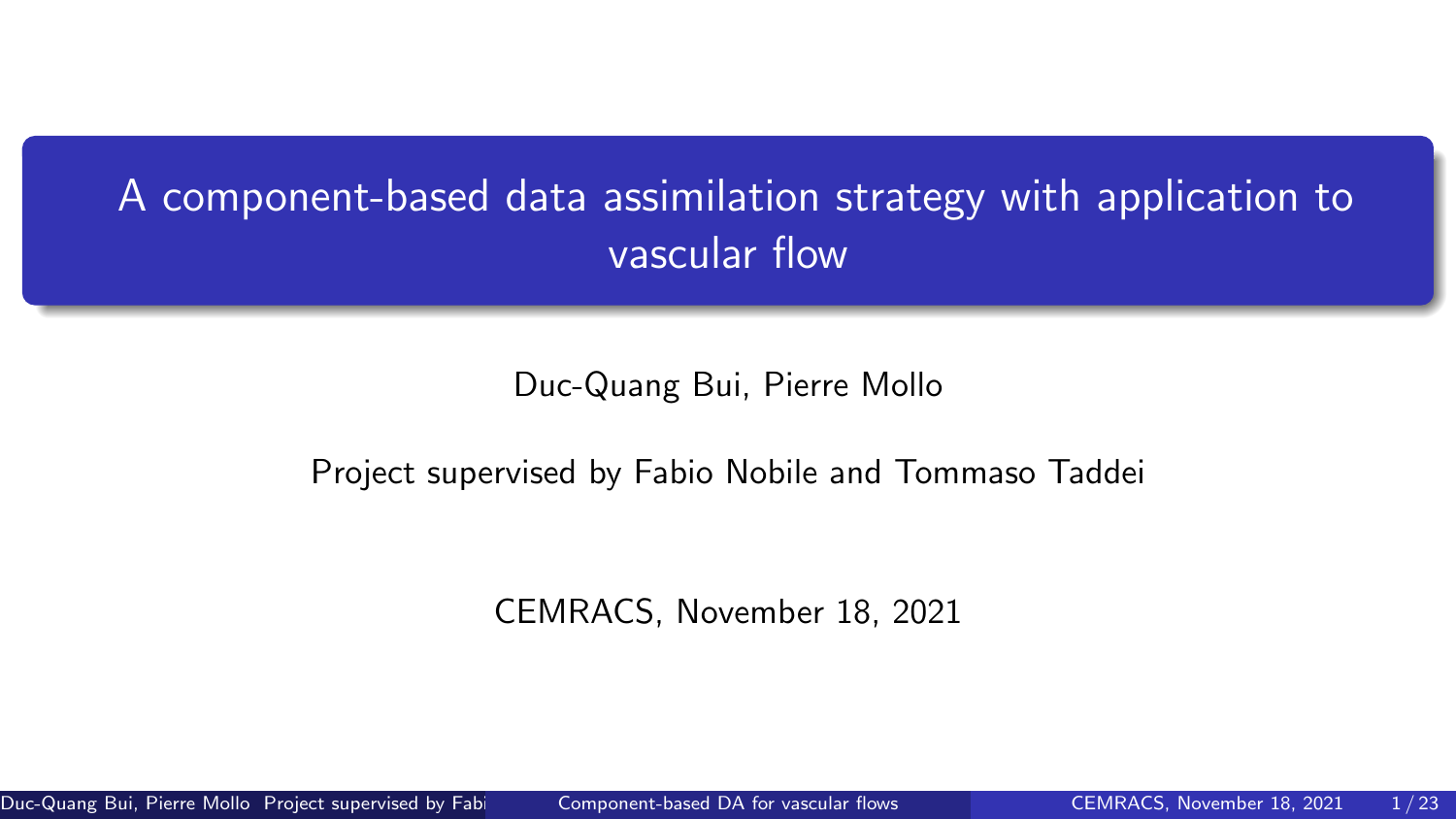

## 2 [Parametrized-Background Data Weak \(PBDW\) method](#page-9-0)

- **o** [Intuition](#page-10-0)
- **•** [Formulation](#page-12-0)
- 3 [Improvement during CEMRACS 2021](#page-14-0)
	- [Comparison of update spaces](#page-17-0)
	- [Constraint on the divergence](#page-17-0)
	- **[Artificial measures](#page-22-0)**

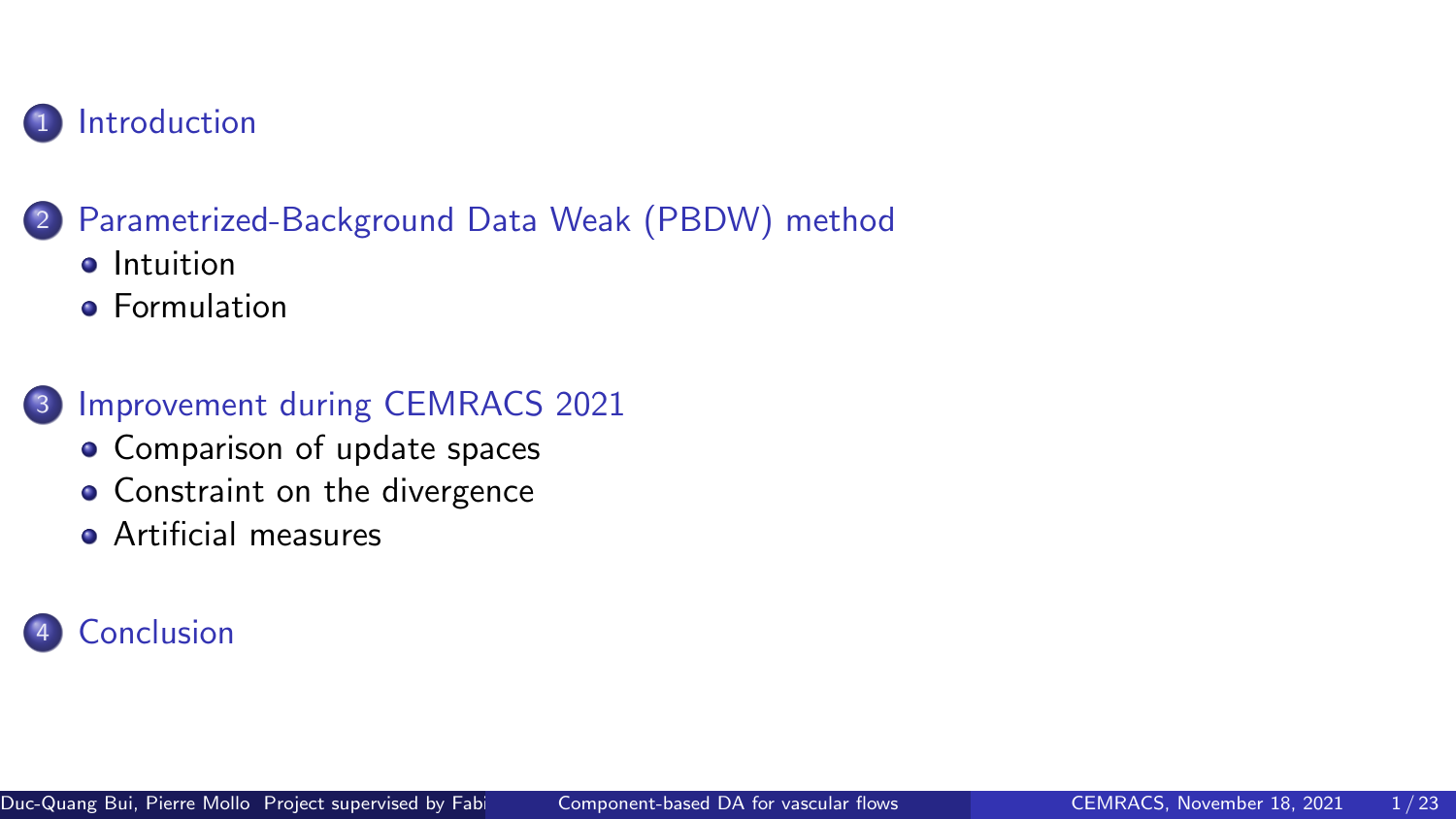## <span id="page-2-0"></span>Introduction of the problem

The goal of the project is to make a **local state estimation** of a fluid flow in a network.



Figure: Example of network

## What we know

- the geometry of the domain of interest
- measures of the field on this domain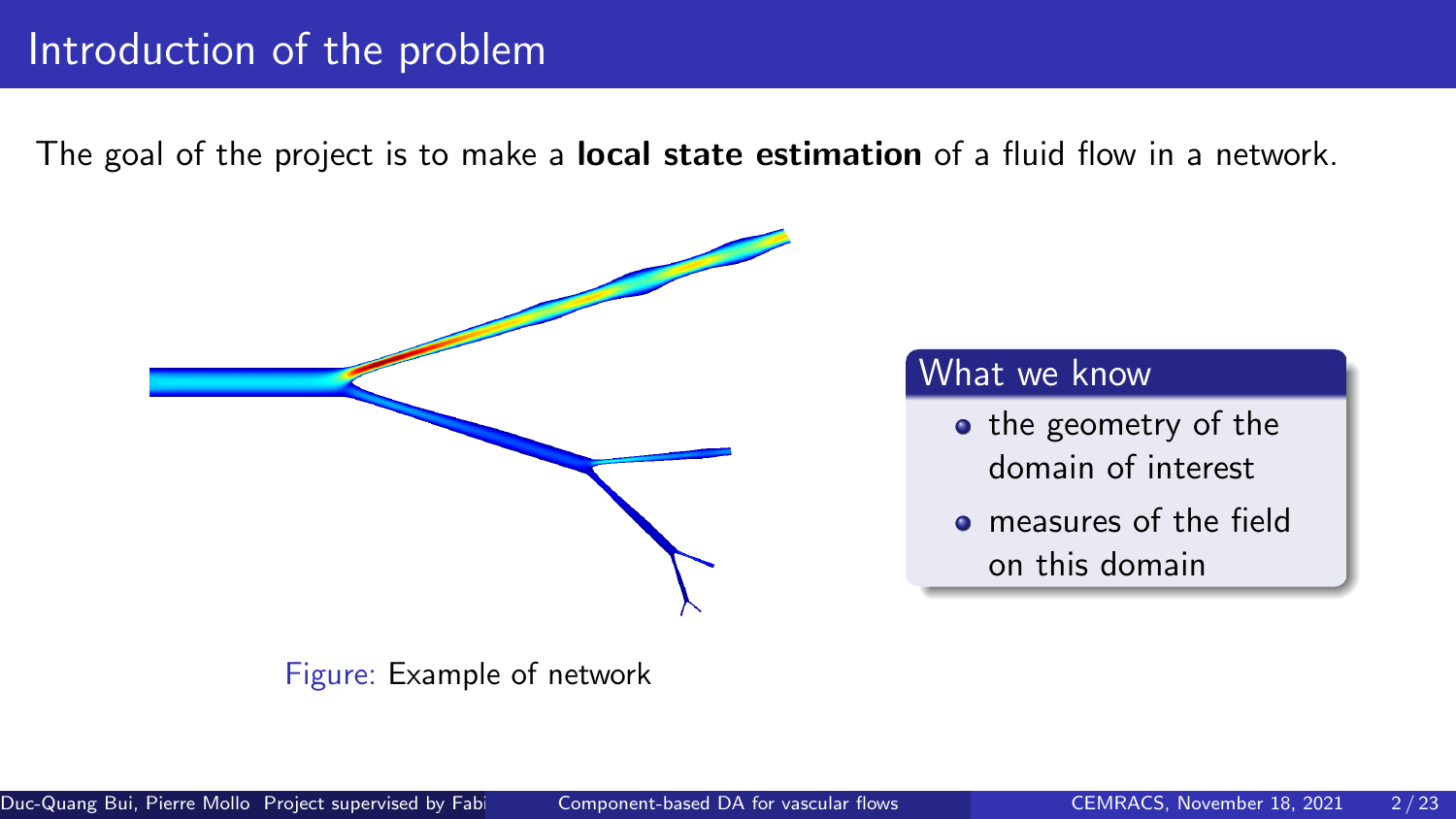We want to deploy an **offline-online** strategy to make the estimation as fast as possible. In this context we want to use the **Parametrized-Background Data Weak** method to combine knowledge given by:

- a parametrized mathematical model,
- **e** measures of the field.

#### Limitations

- the model can not catch the exact solution  $\Rightarrow$  non-parametric uncertainty,
- measures are indirect and noisy.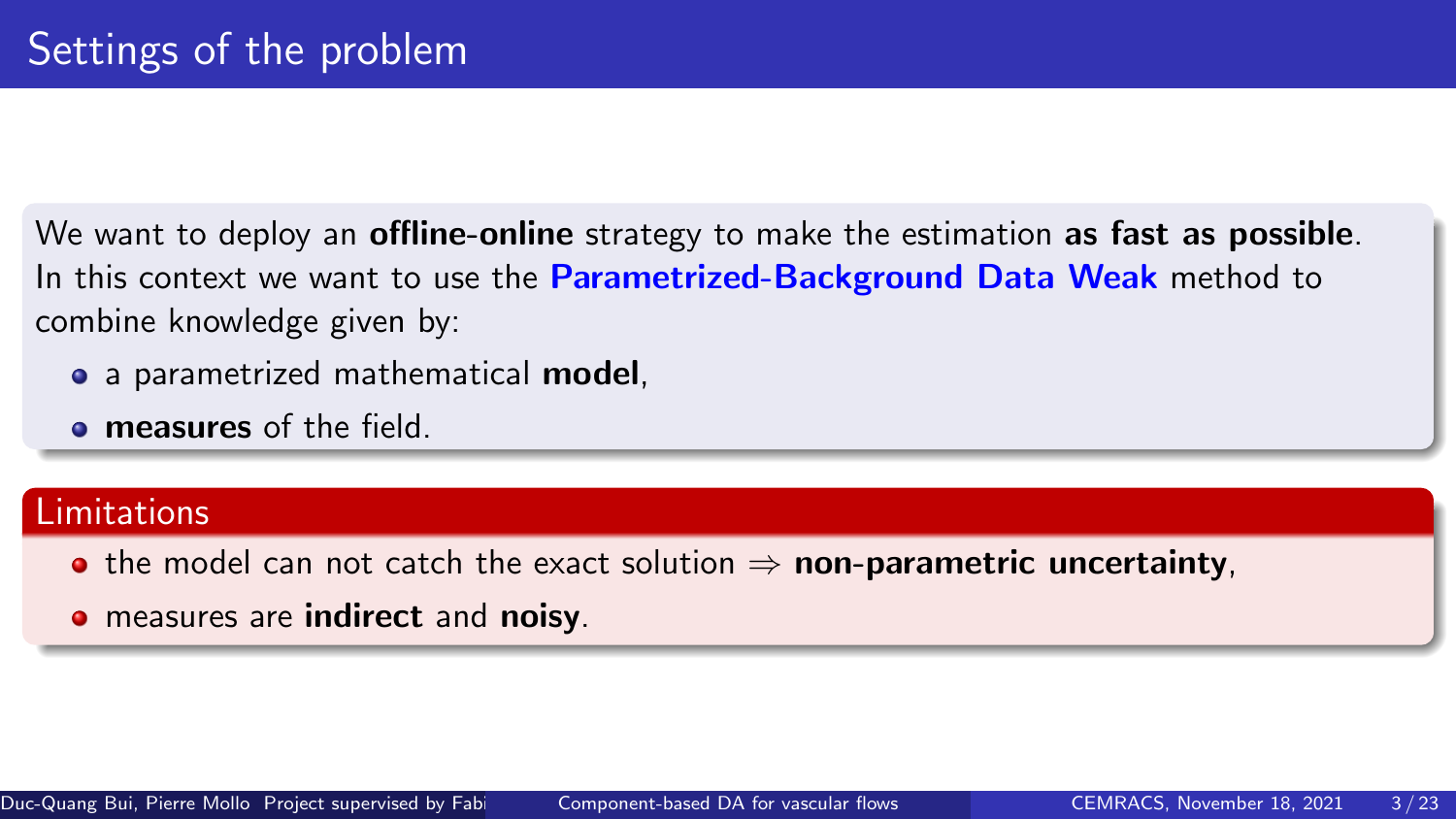## Component-based approach

- a library of components
- the ability to make networks
- an expensive high-fidelity solver





#### Figure: Bifurcation component



#### Figure: Channel component

Figure: Example of network

Duc-Quang Bui, Pierre Mollo Project supervised by Fabio [Component-based DA for vascular flows](#page-0-0) CEMRACS, November 18, 2021 4/23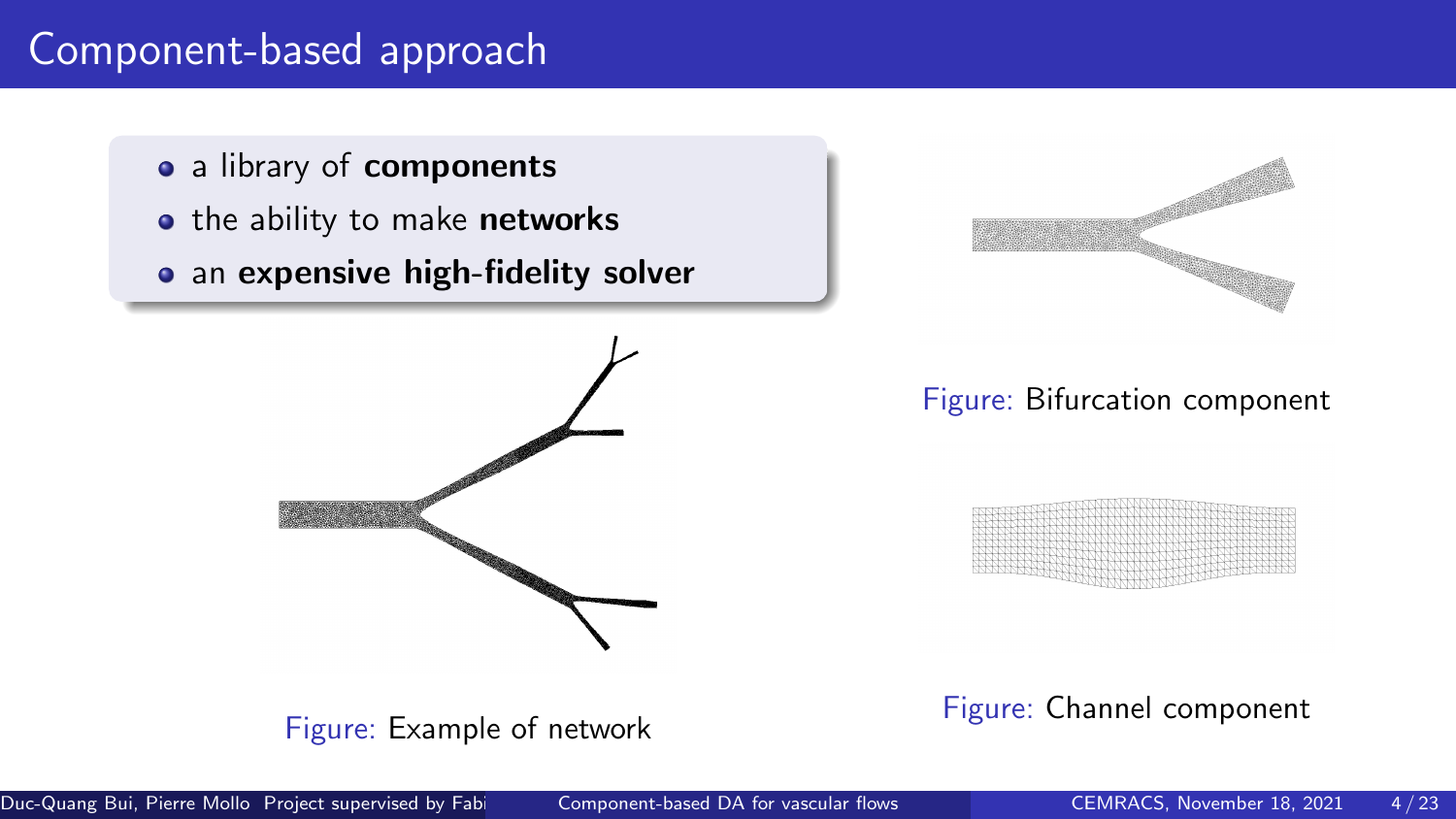# Component-based approach: geometrical deformation

## Geometrical deformation

We define a geometrical parameter  $\mu$ , used to map reference domain  $\hat{\Omega}$  to some **physical** domain  $Ω<sub>u</sub>$ :

$$
\phi_{\mu} : \hat{\Omega} \mapsto \phi_{\mu}(\hat{\Omega}) = \Omega_{\mu}.
$$
 (1)

This parameter  $\mu$  belongs to  $\mathcal{P} \subset \mathbb{R}^{10}$  and encodes deformation, shift, scaling and rotation.





#### Figure: Channel component Figure: Deformed component

Duc-Quang Bui, Pierre Mollo Project supervised by Fabio [Component-based DA for vascular flows](#page-0-0) CEMRACS, November 18, 2021 5/23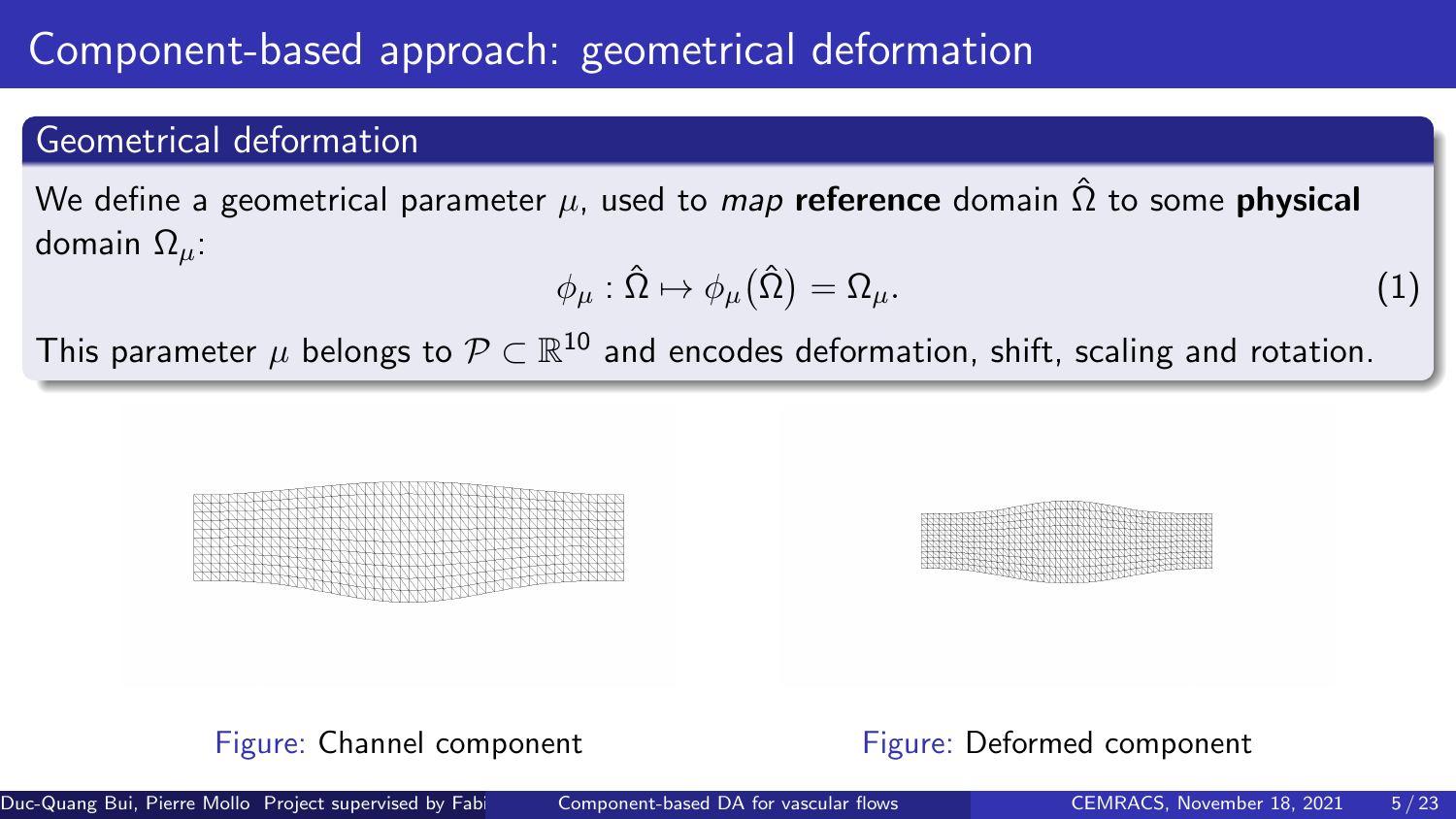With the parametrized-mapping, we can make random network with  $\mathcal{N}^{\mathrm{co}}$  components.

Using the **high-fidelity solver** we can solve problems associated to the model on these random networks to build global snapshots collection.

We then extract solutions on components and map-back to build libraries of local snapshots.



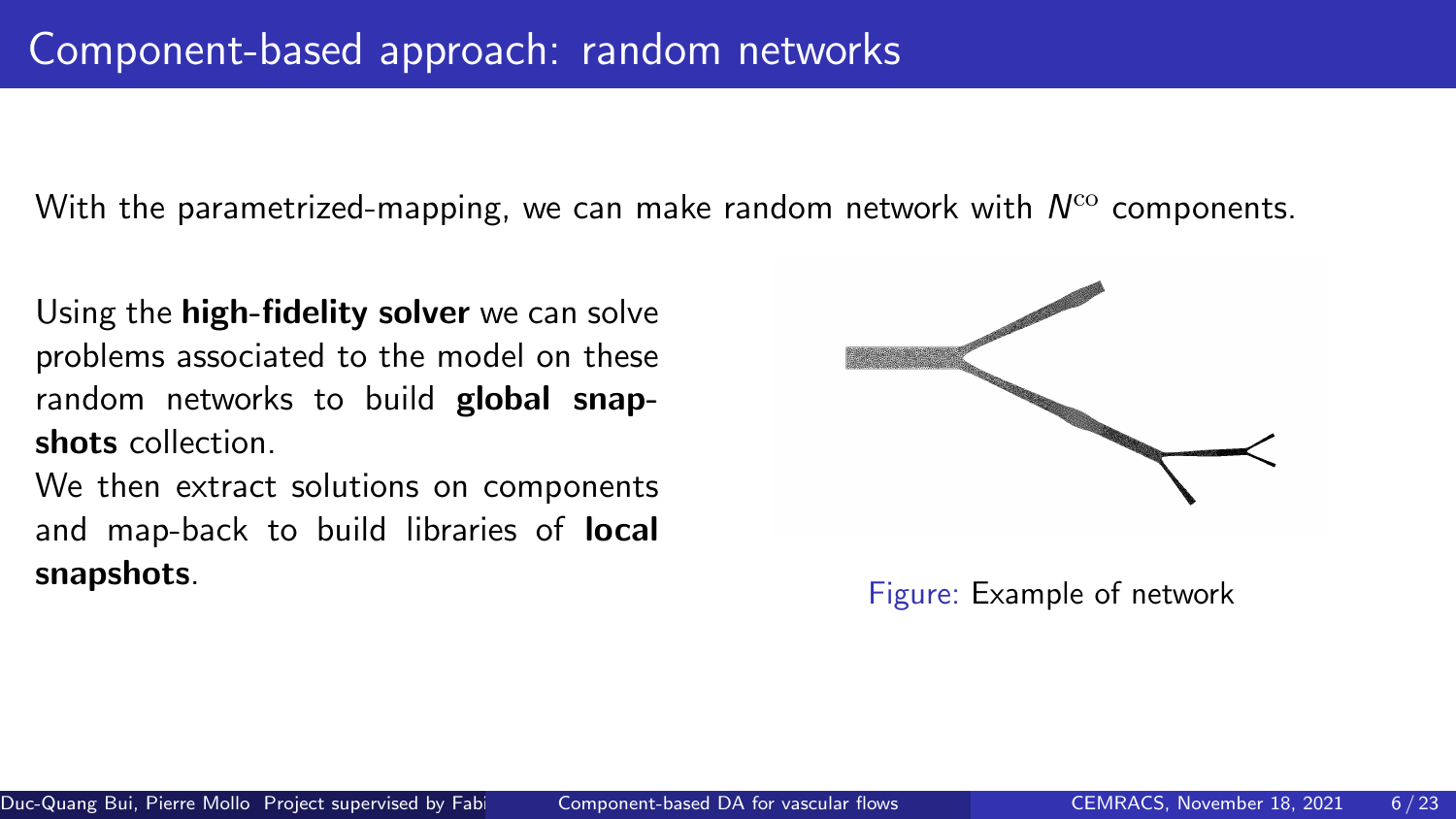## Steady Navier-Stokes equation

Set  $\mu^{\rm net}\in\mathcal{P}^{\rm net}$ , find  $(u(\mu),\rho(\mu))\in [H^1(\Omega_\mu)]^2\times L^2(\Omega_\mu)$  such that :

$$
\begin{cases}\n-\nu_{\mu}\Delta u + (u \cdot \nabla)u + \nabla p = 0 & \text{in } \Omega_{\mu} \\
\nabla \cdot u = 0 & \text{on } \Omega_{\mu} \\
u = g_{\mu} & \text{on } \Gamma_{\text{input},\mu} \\
u = 0 & \text{on } \Gamma_{\text{wall},\mu} \\
\nu_{\mu}\frac{\partial u}{\partial \vec{n}} + p \vec{n} = 0 & \text{on } \Gamma_{\text{output},\mu}\n\end{cases}
$$

- Equations solved using  $(\mathbb{P}^k-\mathbb{P}^k)$  finite element, with SUPG stabilization.
- Can be used only on networks.
- $\bullet$   $\nu_{\mu}$  and  $g_{\mu}$  are random.
- Here  $\mu^{\text{net}}$  is global, it contains  $\nu_{\mu}$ , input parameters and every component deformation.

(2)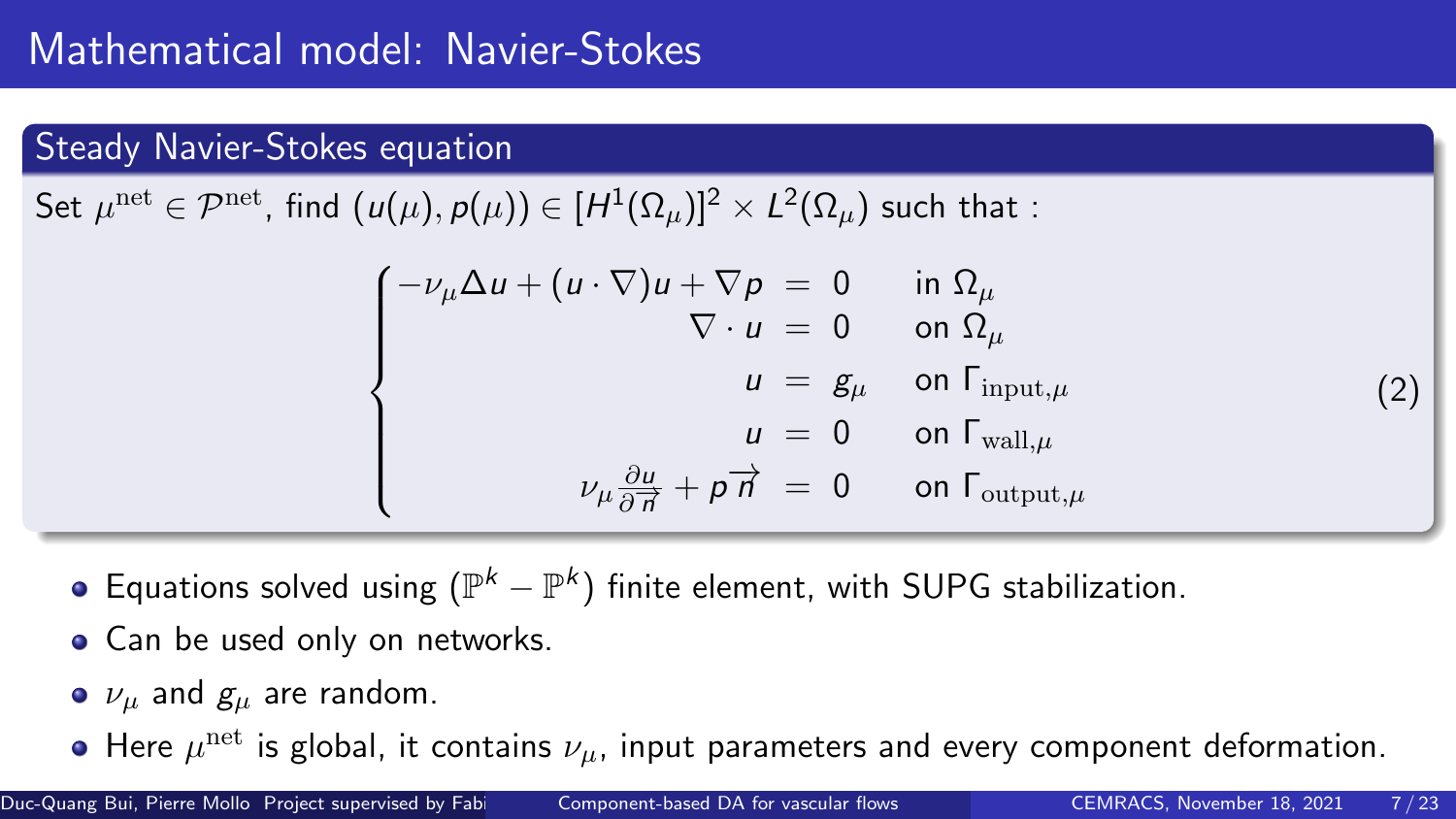## About measures

We define M measure functionals as:

$$
I_m(v) = \frac{1}{2\pi\sigma^2} \int_{\Omega_\mu} e^{\frac{1}{2\sigma^2}(x - x_m^{\text{obs}})^2} [\sin(\theta_m), \cos(\theta_m)] \cdot v \qquad \forall v \in \mathcal{X}.
$$
 (3)

Riesz representation theorem

Let  $(H, (.,.)_H)$  be an Hilbert space, for all  $I \in H'$  it exists an unique  $\widetilde{I} \in H$  such that:

$$
I(v) = (\tilde{l}, v)_H \qquad \forall v \in H.
$$

We can than define the **update space** as:

$$
\mathcal{U}_M = \text{span}\{\tilde{l}_m\}_{m=1}^M = \text{span}\{q_m\}_{m=1}^M,
$$

with  $q_m$  an orthonormalized basis.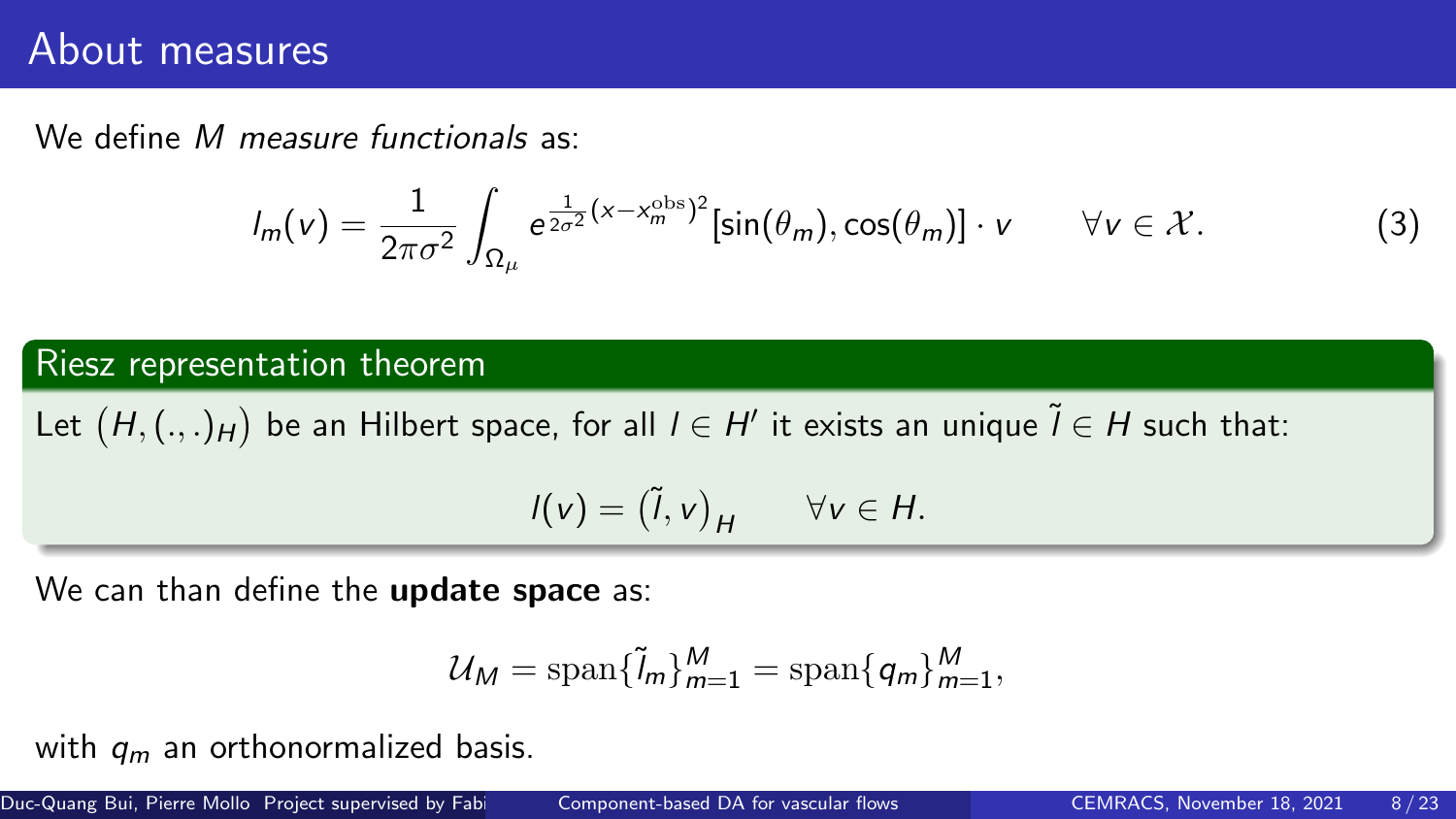## <span id="page-9-0"></span>**[Introduction](#page-2-0)**

## 2 [Parametrized-Background Data Weak \(PBDW\) method](#page-9-0)

- **o** [Intuition](#page-10-0)
- **•** [Formulation](#page-12-0)
- [Improvement during CEMRACS 2021](#page-14-0)
	- [Comparison of update spaces](#page-17-0)
	- [Constraint on the divergence](#page-17-0)
	- **[Artificial measures](#page-22-0)**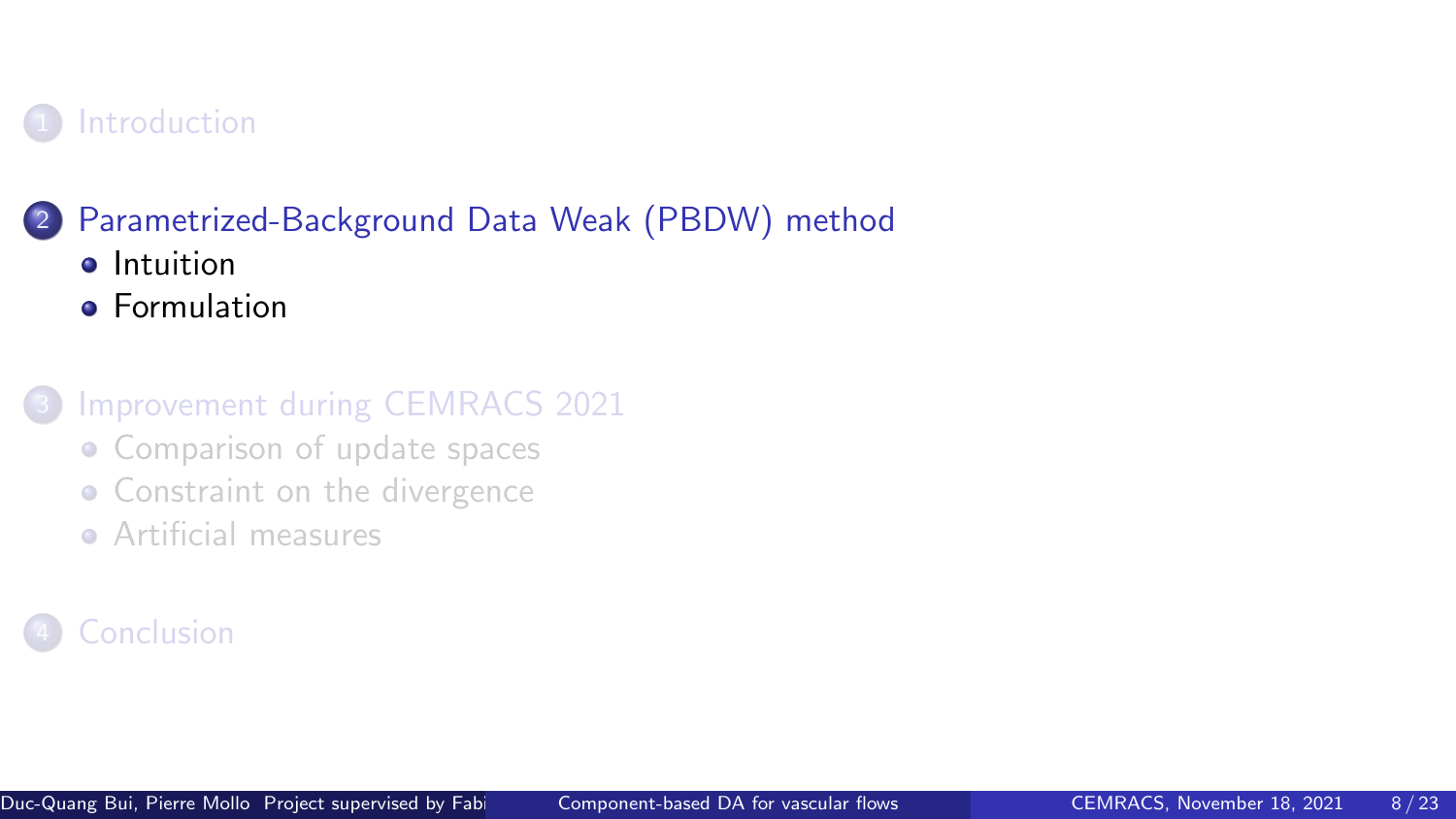## <span id="page-10-0"></span>Intuition about the PBDW method

 $u^{\text{true}}$ belongs to some Hilbert space  $X$ .



The **model** is the manifold span by parametrized PDE:

$$
\mathcal{M} = \{u(\mu) \in \mathcal{X}, \ \forall \mu \in \mathcal{P}\} \subset \mathcal{X}.
$$

$$
\eta^* = u^{\text{true}} - u(\mu^{\text{true}})
$$

is the **update** and is related to the non-parametric uncertainty.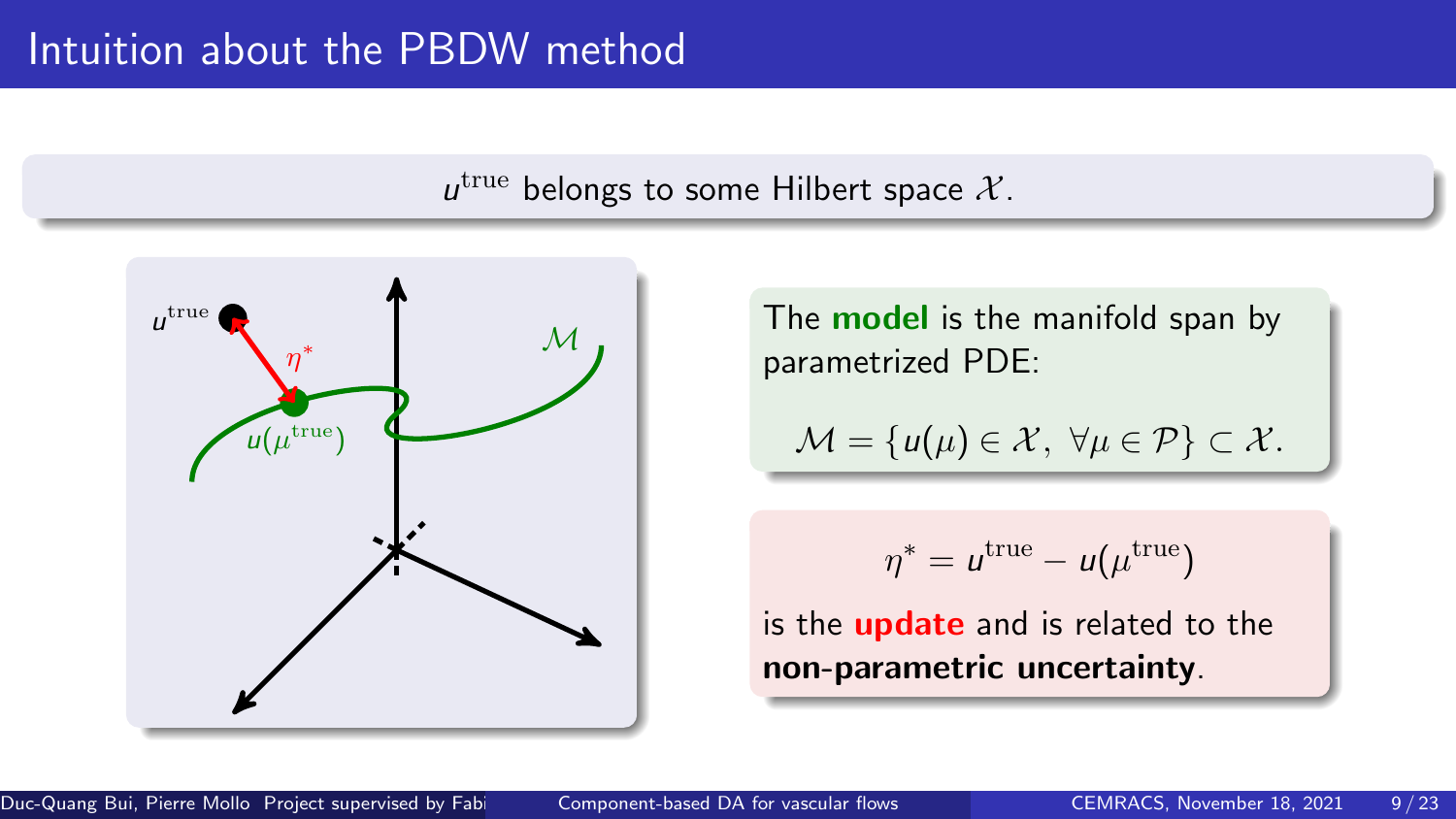## Background space

The **background space**  $\mathcal{Z}_N$  is a N-sized vectorial space which approximate the manifold:

$$
\forall v \in \mathcal{M}, \ \|v - \Pi_{\mathcal{Z}_N} v\|_{\mathcal{X}} \leq \varepsilon_N. \tag{4}
$$

Since  $u(\mu^{\rm true}) \in \mathcal{M}$ , it exists  $\zeta^* \in \mathcal{Z}_{\mathcal{N}}$  such that:

$$
||u(\mu^{\text{true}}) - \zeta^*||_{\mathcal{X}} \leq \varepsilon_N
$$
 (5)

#### PBDW method

$$
(\zeta^*, \eta^*) = \arg \inf_{\zeta, \eta \in \mathcal{Z}_N \times \mathcal{X}} \xi \|\eta\|_{\mathcal{X}}^2 + \frac{1}{M} \left\| L_M(\zeta + \eta) - y_M \right\|_{2, \mathbb{R}^M}^2
$$
 (6)

Duc-Quang Bui, Pierre Mollo Project supervised by Fabio [Component-based DA for vascular flows](#page-0-0) CEMRACS, November 18, 2021 10 / 23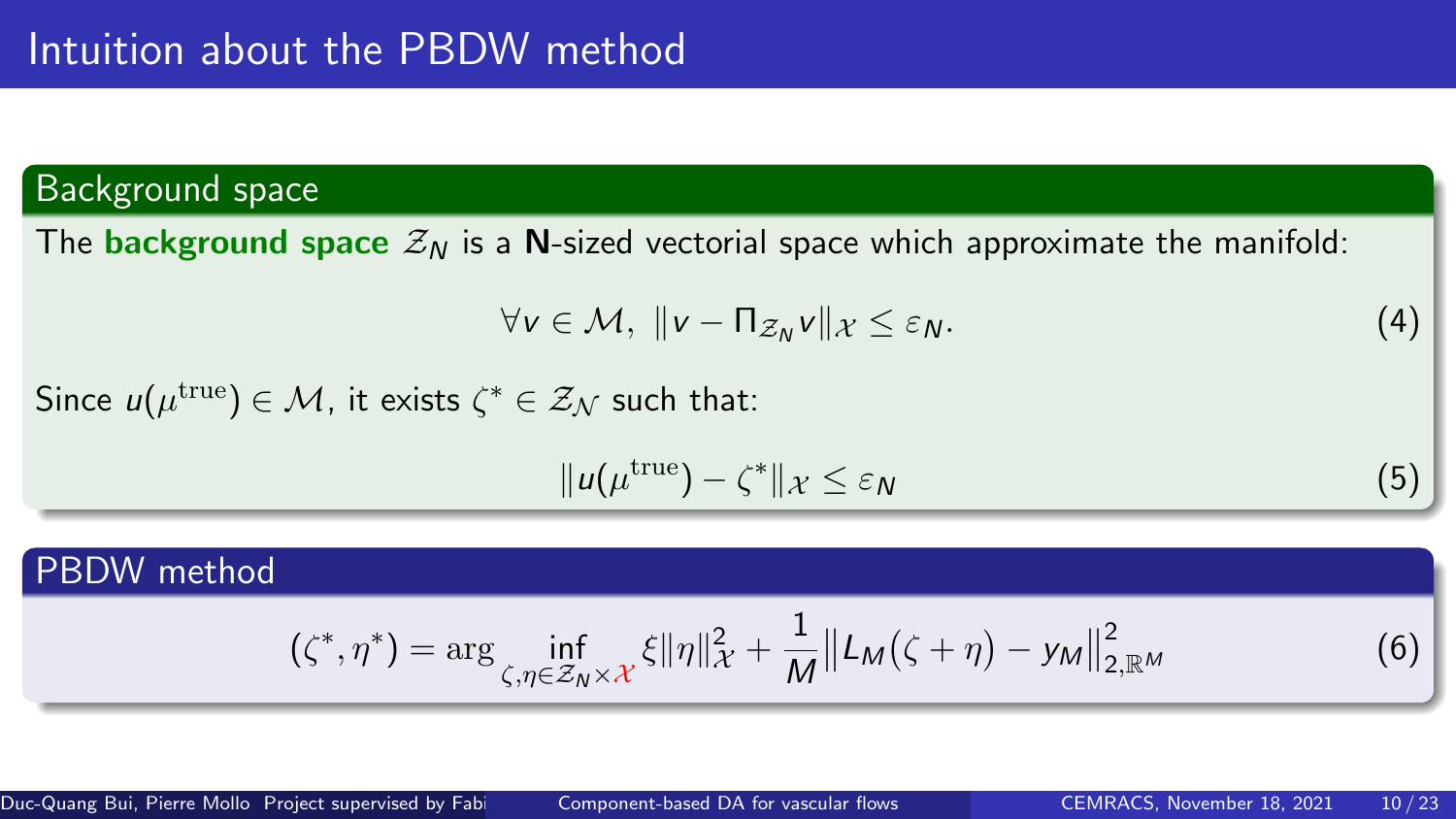<span id="page-12-0"></span>Using the *Representer Theorem* it can be proven that  $\eta^* \in \mathcal{U}_M$  [\[1\]](#page-25-1). Hence we have the following formulation.

#### PBDW method

$$
(\zeta^*, \eta^*) = \arg \inf_{\zeta, \eta \in \mathcal{Z}_N \times \mathcal{U}_M} \xi \| \eta \|_{\mathcal{X}}^2 + \frac{1}{M} \| L_M(\zeta + \eta) - y_M \|_{2, \mathbb{R}^M}^2
$$
 (7)

Since  $\mathcal{Z}_\mathsf{N}=\mathrm{span}\{z_n\}_{n=1}^{\mathsf{N}}$  and  $\mathcal{U}_\mathsf{M}=\mathrm{span}\{\mathsf{q}_m\}_{m=1}^{\mathsf{M}}$ , it exists  $\alpha^*\in\mathbb{R}^\mathsf{N}$  and  $\beta^*\in\mathbb{R}^\mathsf{M}$  s.t.:

$$
\zeta^* = \sum_{n=1}^N \alpha_n^* z_n, \qquad \eta^* = \sum_{m=1}^M \beta_m^* q_m.
$$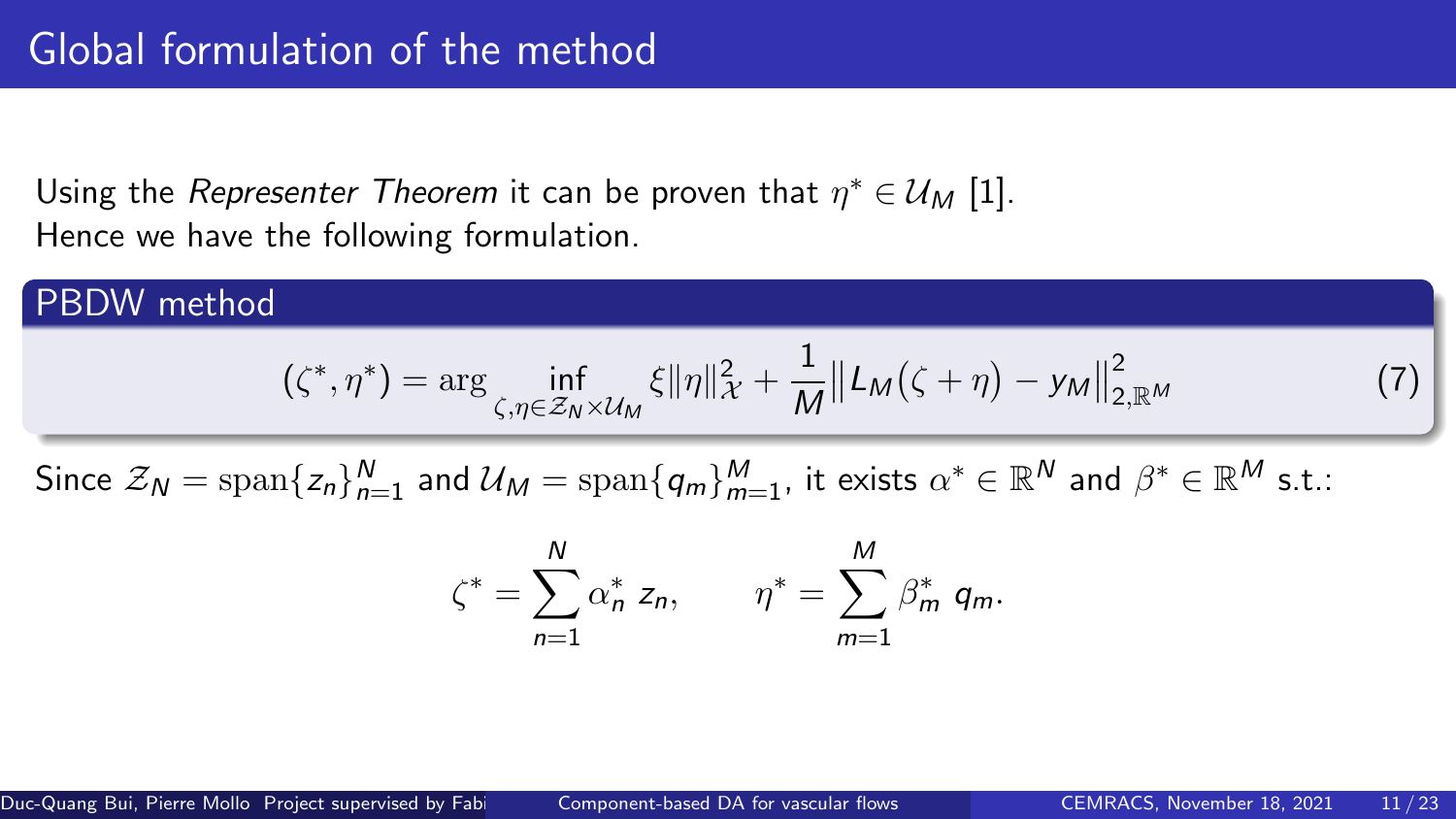## PBDW method

$$
(\alpha^*, \beta^*) = \arg \inf_{\alpha, \beta \in \mathbb{R}^N \times \mathbb{R}^M} \xi \|\beta\|_{2, \mathbb{R}^M}^2 + \frac{1}{M} \left\| \sum_{n=1}^N L_M(z_n) \alpha_n + \sum_{m=1}^M L_M(q_m) \beta_m - y_M \right\|_{2, \mathbb{R}^M}^2 \tag{8}
$$

- Quadratic problem of size  $N + M$ .
- extension: constrain form  $a \leq \alpha \leq b$  improve the stability in presence of noise [\[1\]](#page-25-1).
- Solve using 2-step procedure and constrained minimization solver in *matlab*.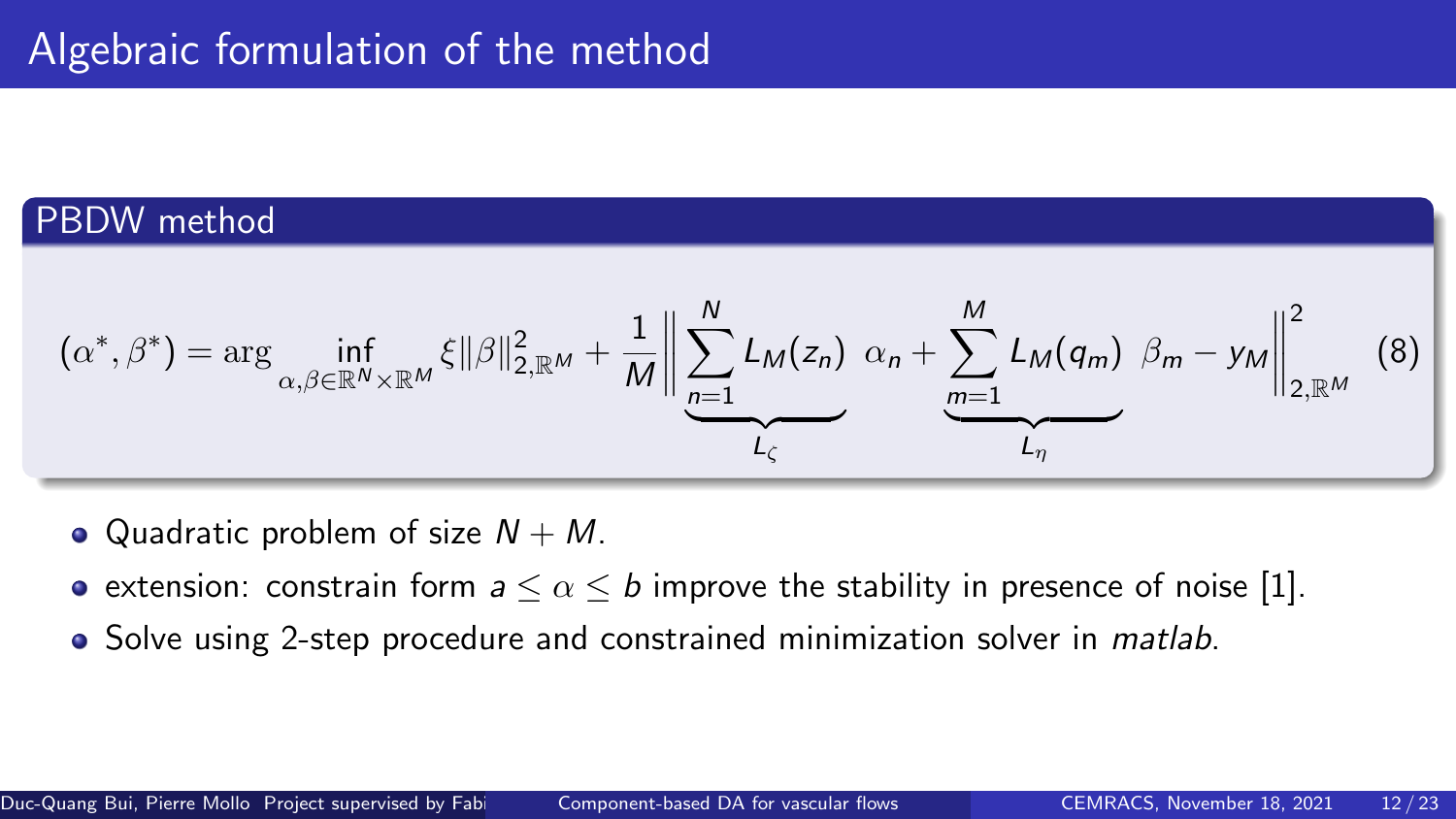## <span id="page-14-0"></span>**[Introduction](#page-2-0)**

## 2 [Parametrized-Background Data Weak \(PBDW\) method](#page-9-0)

- **o** [Intuition](#page-10-0)
- **•** [Formulation](#page-12-0)

## 3 [Improvement during CEMRACS 2021](#page-14-0)

- [Comparison of update spaces](#page-17-0)
- [Constraint on the divergence](#page-17-0)
- **[Artificial measures](#page-22-0)**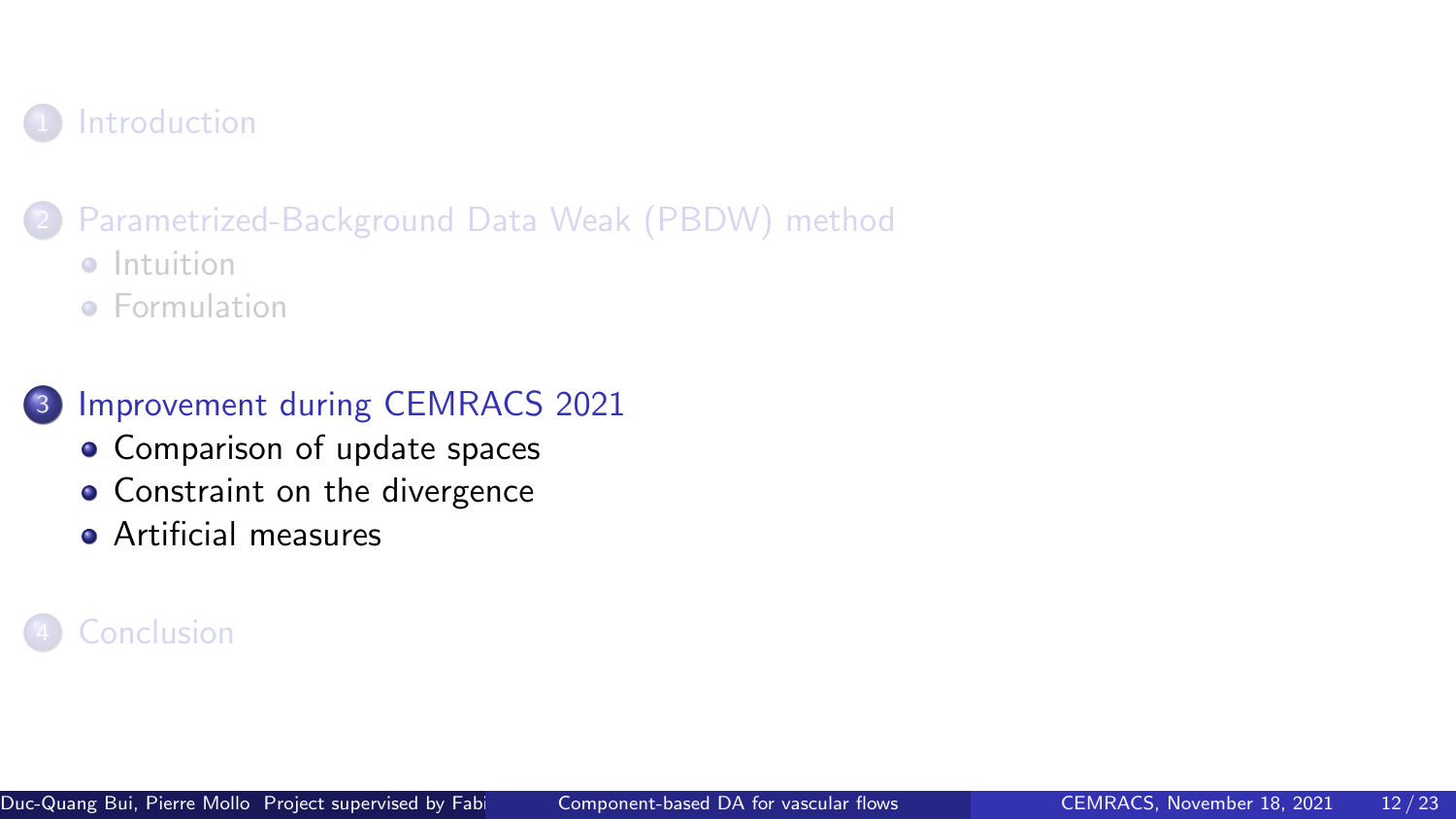- We have  $\mathcal{X} = [H^1(\Omega_\mu)]^2$  .
- True state verifies  $u^{\rm true}|_{\mathsf \Gamma_{\rm wall}} = 0$  and  $\nabla{\cdot}u^{\rm true} = 0.$
- We want to encode these properties of  $u^{\rm true}$  first on the  $\bf update~ space$ .

$$
\mathcal{X}_0 = \{u \in \mathcal{X}, u|_{\Gamma_{\text{wall}}} = 0\}, \quad \mathcal{X}_{0, \text{div}} = \{u \in \mathcal{X}_0, \nabla \cdot u = 0\}
$$

- $\mathcal{Z}_{\mathcal{N}} \subset \mathcal{X}_0$ , geometry deformation keep homogeneous Dirichlet traces on boundary.
- $\bullet$   $\mathcal{Z}_{N} \not\subset \mathcal{X}_{0,\text{div}}$ , geometry deformation change the divergence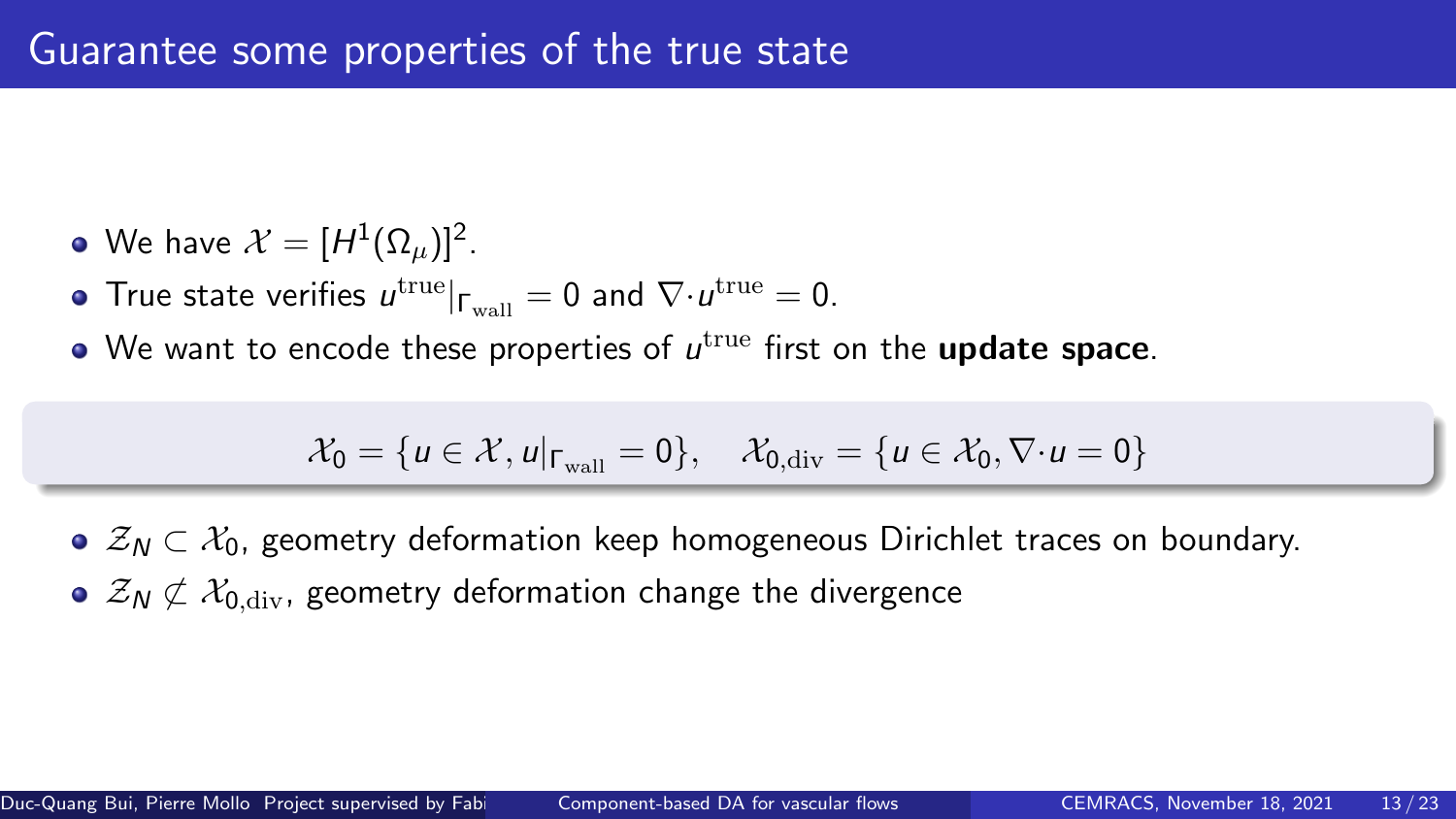To find  $\widetilde{l}_m$  (Riesz representer of  $l_m$  in  $\mathcal{X}_{0.\text{div}}$ ), one can solve following problems

## Stokes-like problem Find  $(l_m, p_m) \in \mathcal{X}_0 \times L^2(\Omega)$  s.t. for all  $(v, q) \in \mathcal{X}_0 \times L^2(\Omega)$ Z  $\int_{\Omega} \widetilde{I}_m \cdot v +$  $\int_\Omega \nabla \widetilde l_m : \nabla \mathrm{\textbf{v}} \; + \int$ Ω  $(\nabla \cdot v)p_m = l(v)$  $\int\limits_\Omega {(\nabla \cdot l_m)} q = 0$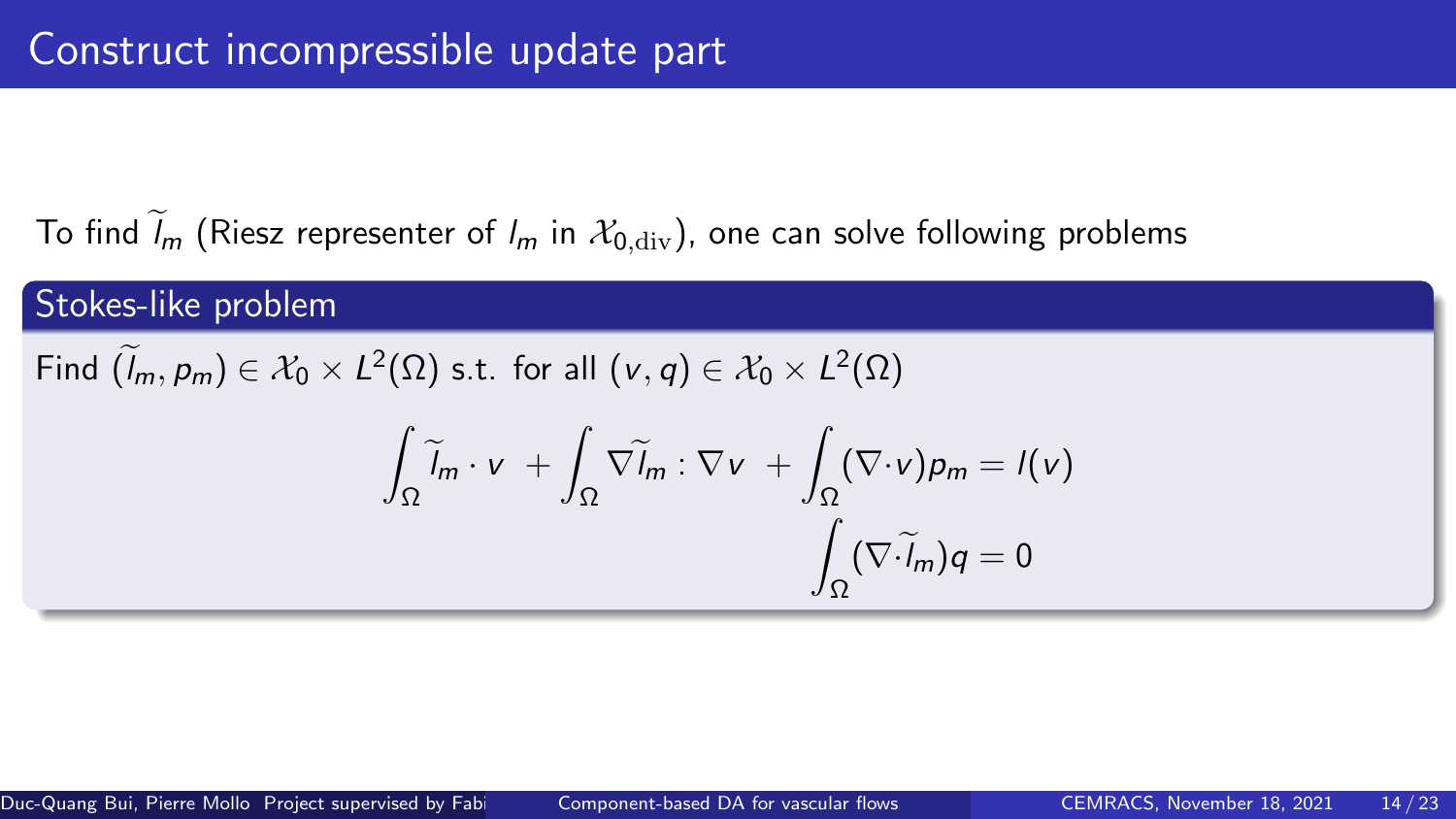# <span id="page-17-0"></span>Bound constraint of the divergence

## Divergence-constraint PBDW (Ivanov formulation)

$$
\left\{\n\inf_{\zeta,\eta\in\mathcal{Z}_N\times\mathcal{U}_M}\n\xi\|\eta\|_{\mathcal{X}}+\frac{1}{M}\|\mathcal{L}_M(\zeta+\eta)-\mathcal{Y}_M\|_{2,\mathbb{R}^M}^2\right.\n\cdot\n\|\nabla\cdot\zeta\|_{L^2(\Omega_\mu)}\leq\varepsilon
$$

## Divergence-constraint-PBDW with  $\mathcal{U}_M \not\subset \mathcal{X}_{0,\text{div}}$

$$
\left\{\n\inf_{\zeta,\eta\in\mathcal{Z}_N\times\mathcal{U}_M}\n\xi\|\eta\|_{\mathcal{X}}+\frac{1}{M}\|\mathcal{L}_M(\zeta+\eta)-\mathcal{Y}_M\|_{2,\mathbb{R}^M}^2\right\}
$$
\n
$$
\|\nabla\cdot(\zeta+\eta)\|_{L^2(\Omega_\mu)}\leq\varepsilon
$$

## Limitations

- These formulations have an additional parameter  $\varepsilon$  to tune.
- **•** Expensive.

Duc-Quang Bui, Pierre Mollo Project supervised by Fabi [Component-based DA for vascular flows](#page-0-0) CEMRACS, November 18, 2021 15 / 23

.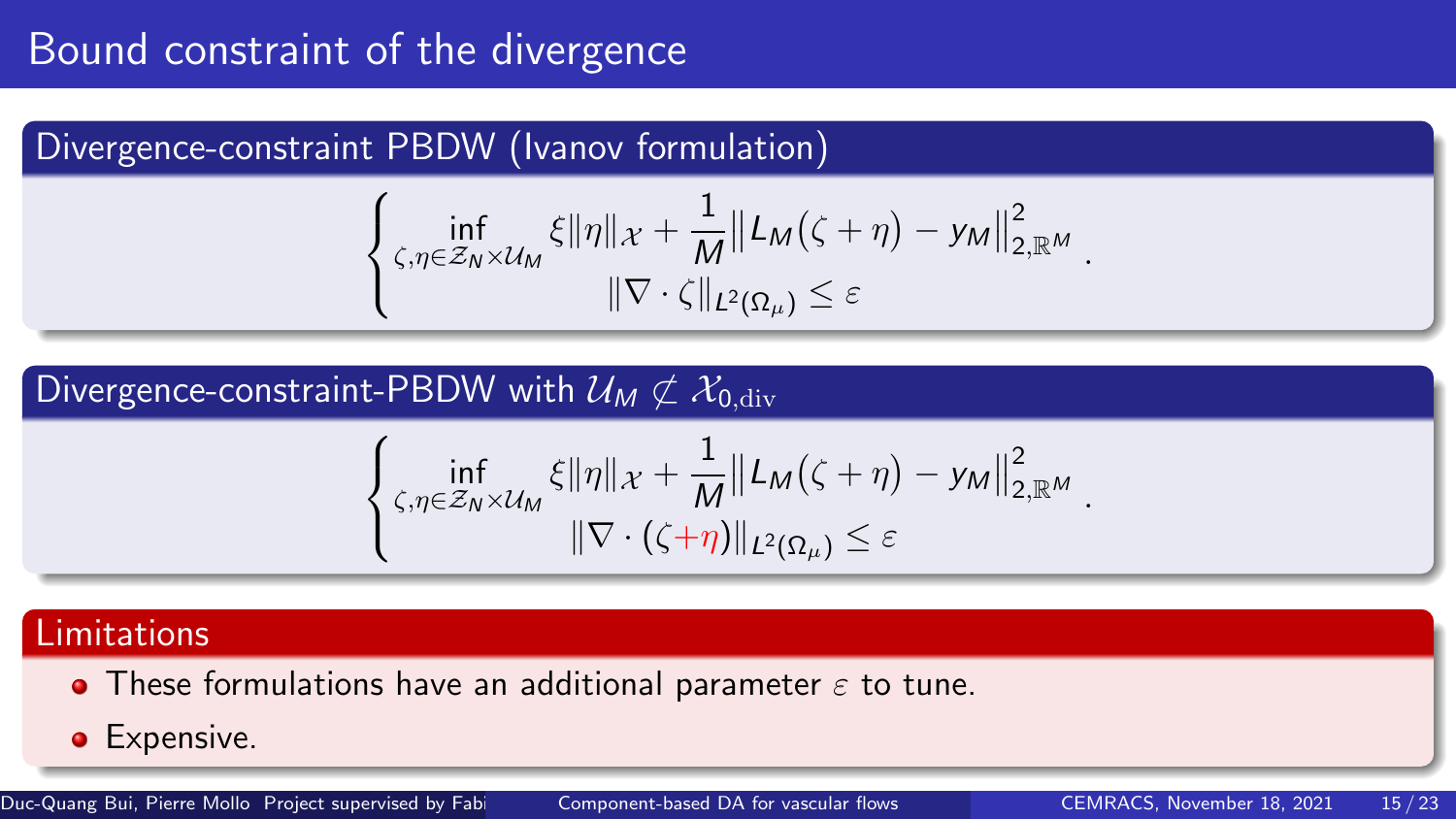# Penalization constraint on the divergence

We can enforce the divergence constraint using **Tichonov penalization**.

Divergence-penalized PBDW with  $\mathcal{U}_M \subset \mathcal{X}_{0,\text{div}}$ 

$$
\inf_{\zeta,\eta\in\mathcal{Z}_N\times\mathcal{U}_M}\xi\|\eta\|_{\mathcal{X}}+\frac{1}{M}\big\|L_M\big(\zeta+\eta\big)-y_M\big\|_{2,\mathbb{R}^M}^2+\lambda\|\nabla\cdot\zeta\|_{L^2(\Omega_\mu)}^2
$$

## Divergence-penalized PBDW with  $U_M \not\subset \mathcal{X}_{0,\text{div}}$

$$
\inf_{\zeta,\eta\in\mathcal{Z}_N\times\mathcal{U}_M}\xi\|\eta\|_{\mathcal{X}}+\frac{1}{M}\big\|\mathcal{L}_M(\zeta+\eta)-\mathsf{y}_M\big\|_{2,\mathbb{R}^M}^2+\lambda\|\nabla\cdot(\zeta+\eta)\|_{\mathcal{L}^2(\Omega_\mu)}^2
$$

#### Limitations

- These formulations have an additional parameter  $\lambda$  to tune.
- Can be expensive.

Duc-Quang Bui, Pierre Mollo Project supervised by Fabi [Component-based DA for vascular flows](#page-0-0) CEMRACS, November 18, 2021 16 / 23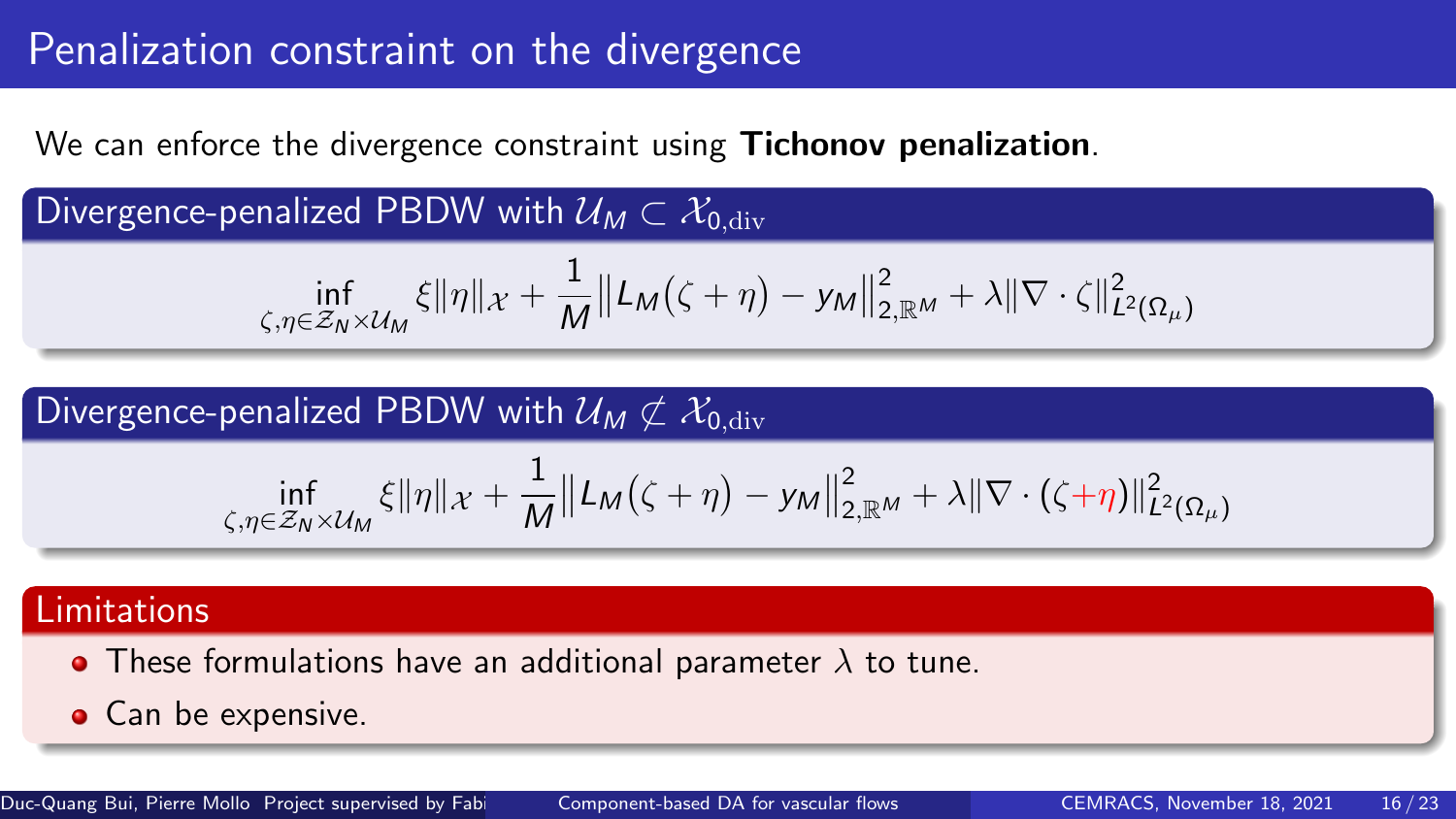# Divergence-constrained: results PBDW with  $(\mathcal{U}_M \subset \mathcal{X}_{0,\text{div}})$



Eavg: relative error in L<sup>2</sup> — Nrep=30 — ξ ∈ [10−<sup>9</sup> , 10<sup>9</sup> ] with cross-validation

Duc-Quang Bui, Pierre Mollo Project supervised by Fabio [Component-based DA for vascular flows](#page-0-0) CEMRACS, November 18, 2021 17/23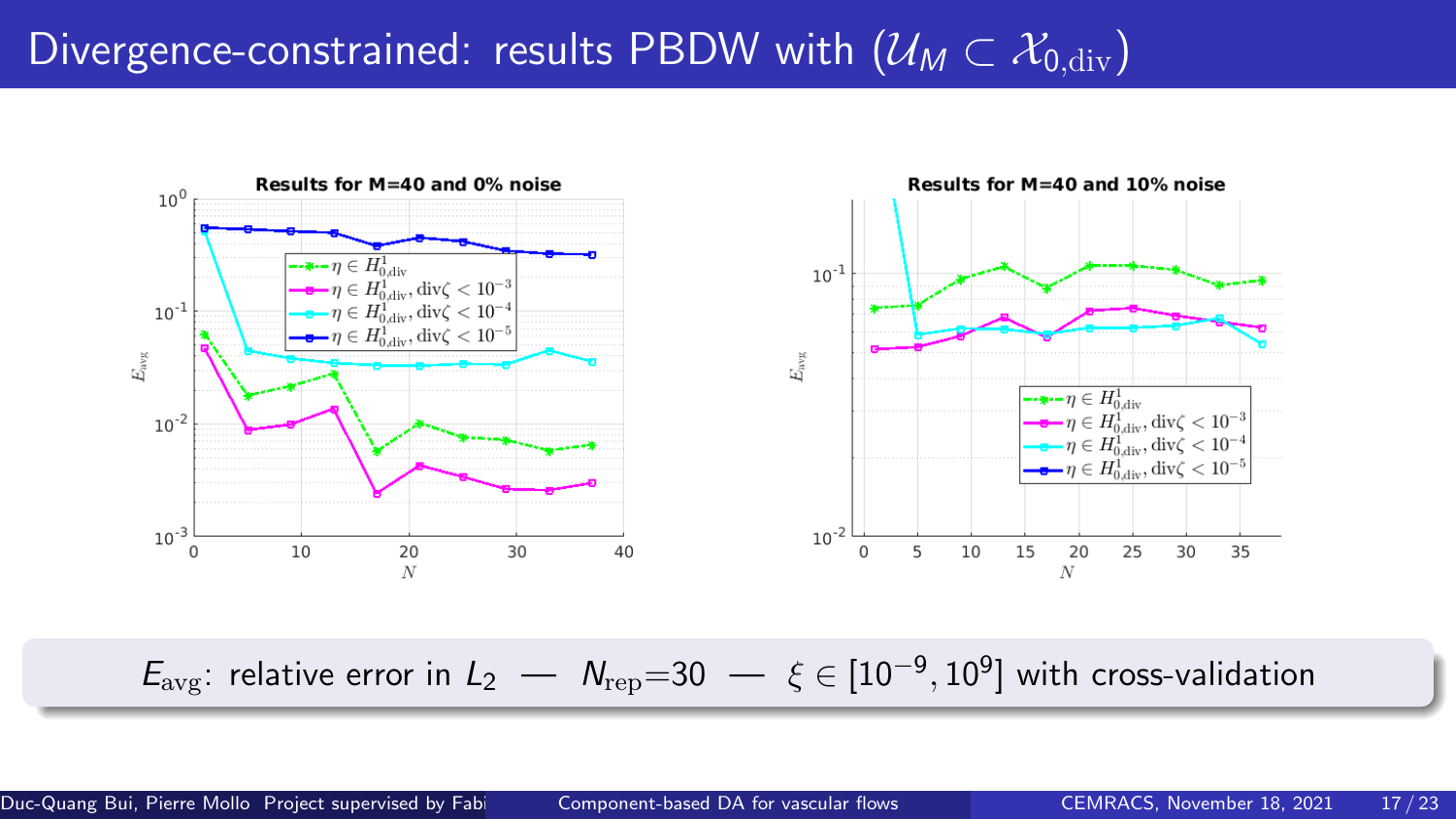# Divergence-penalized: results PBDW with  $(\mathcal{U}_M \subset \mathcal{X}_{0,\text{div}})$



 $E_{\rm avg}$ : relative error in  $L_2$   $N_{\rm rep}$ =30  $\xi, \lambda \in [10^{-9}, 10^9]$  with cross-validation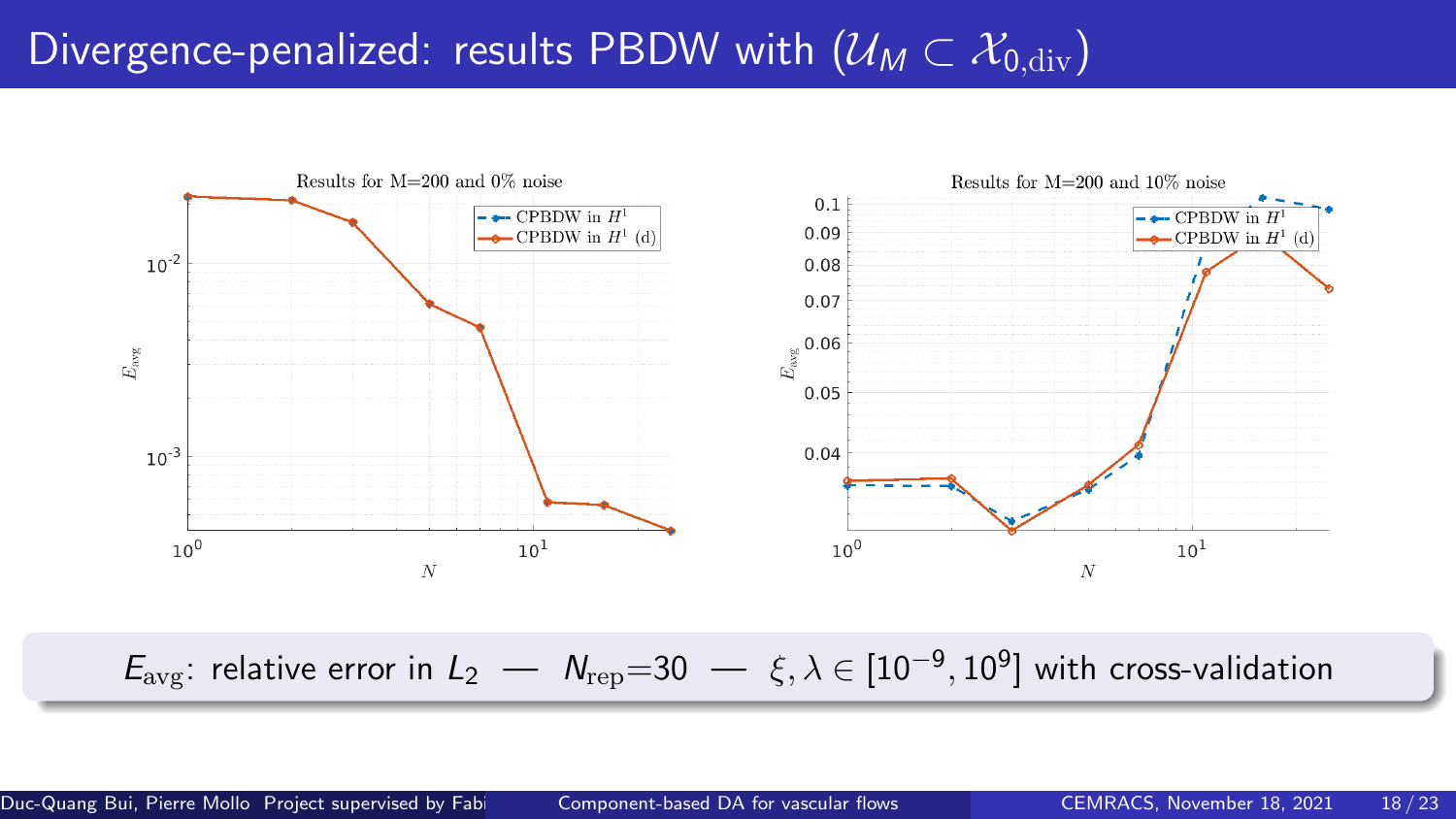# Divergence-penalized PBDW: results  $(\mathcal{U}_M \subset \mathcal{X}_0)$



 $E_{\rm avg}$ : relative error in  $L_2$   $N_{\rm rep}$ =30  $\xi, \lambda \in [10^{-9}, 10^9]$  with cross-validation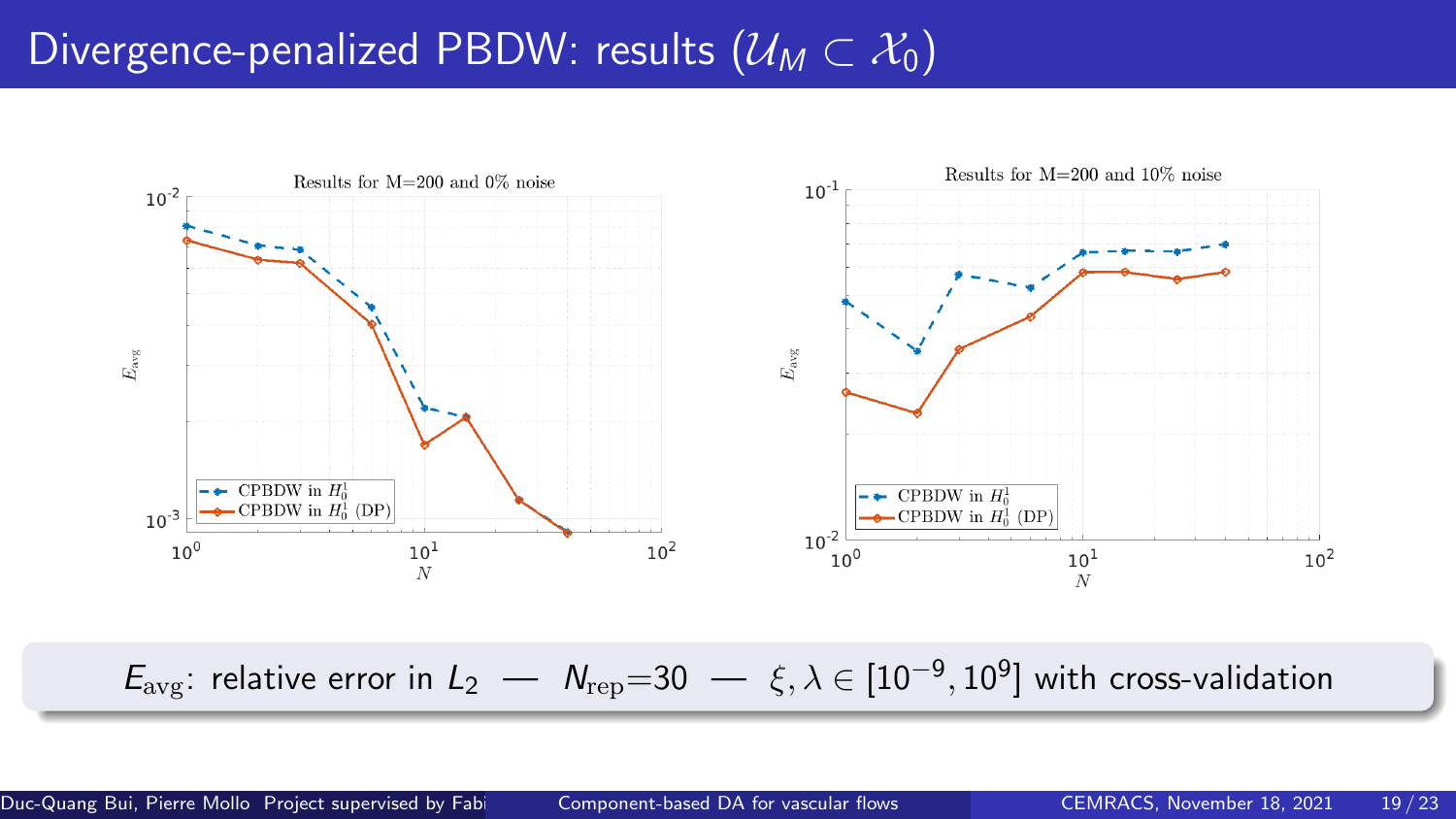## <span id="page-22-0"></span>Artificial measure functionals

$$
\nabla\cdot u^{\rm true}=0\,\,\text{implies:}\,\,\forall q\in\mathcal{L}^2(\Omega_\mu),\int_{\Omega_\mu}(\nabla\cdot u^{\rm true})q=0
$$

## Artificial measures functionals

$$
I_k(u)=\int_{\Omega}(\nabla\cdot u)q_k,\quad k=1,\ldots,K.
$$

with  $q_k$  some function in  $L^2(\Omega_\mu)$ 

- $\bullet \forall \eta \in \mathcal{X}_{0 \text{ div}}, l_k(\eta) = 0.$
- $l_k(\zeta + \eta) = l_k(\zeta) + l_k(\eta) = l_k(\zeta)$ .
- $l_k(u^{\rm true})=0 \Rightarrow$  zero artificial observations.
- $\widetilde{\ell}_{\nu} = 0 \Rightarrow$  unchanged update space.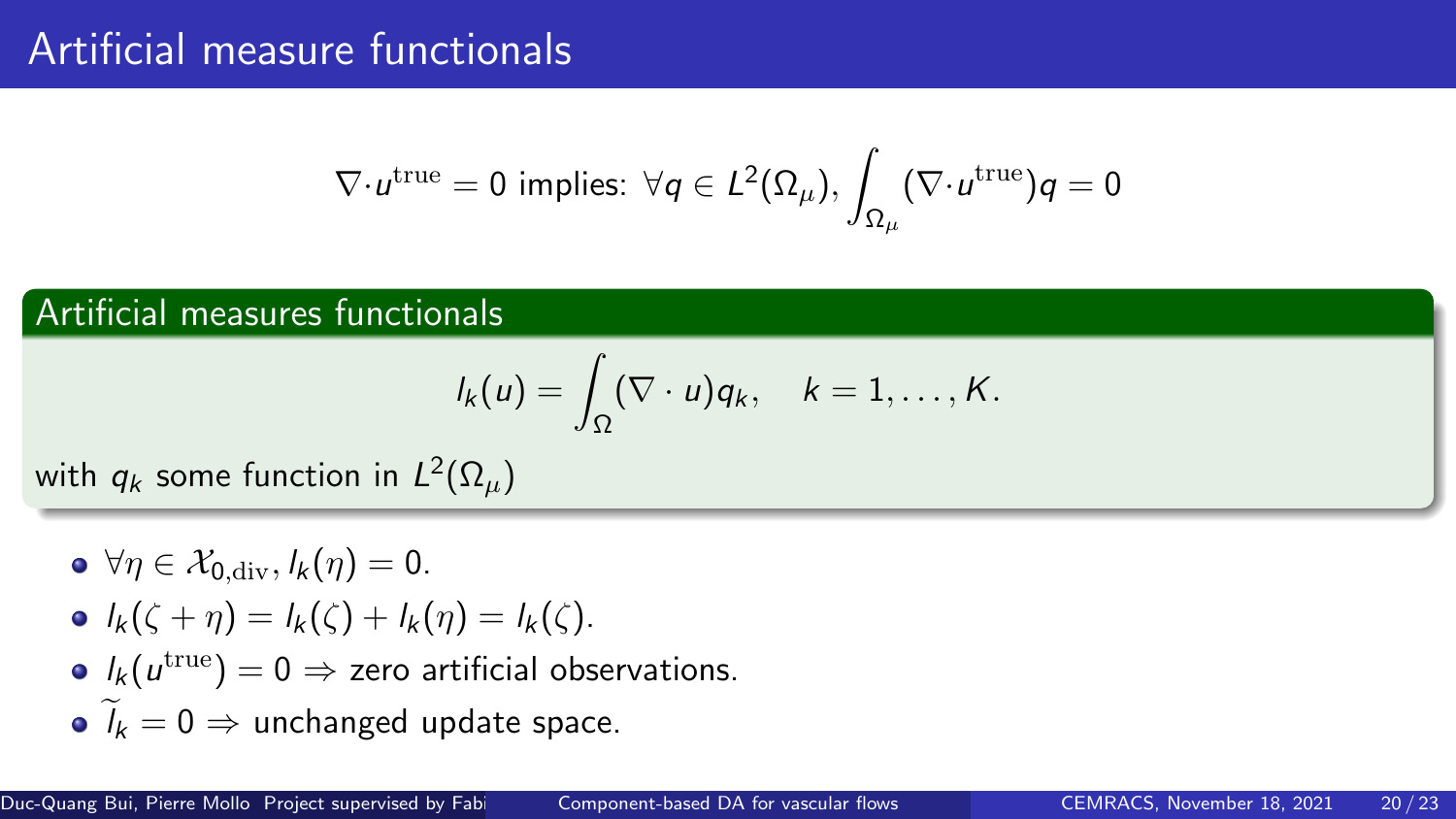#### Denote

$$
M' = M + K, \quad L_{M'}(\zeta + \eta) = \begin{bmatrix} L_M(\zeta + \eta) \\ L_K(\zeta) \end{bmatrix}, \quad y_{M'} = \begin{bmatrix} y_M \\ 0 \end{bmatrix}.
$$

#### Divergence-measured PBDW

$$
\inf_{\zeta,\eta\in\mathcal{Z}_N\times\mathcal{U}_M}\xi\|\eta\|_{\mathcal{X}}+\frac{1}{M'}\big\|L_{M'}\big(\zeta+\eta\big)-y_{M'}\big\|_{2,\mathbb{R}^{M'}}^2
$$

With  $\{\pmb{q}_k\}_{k=1}^K$  a suitable basis of  $\operatorname{span}\{\nabla\cdot\mathsf{z}_n\}_{n=1}^N$ , we get Divergence-penalized PBDW.

Duc-Quang Bui, Pierre Mollo Project supervised by Fabio [Component-based DA for vascular flows](#page-0-0) CEMRACS, November 18, 2021 21/23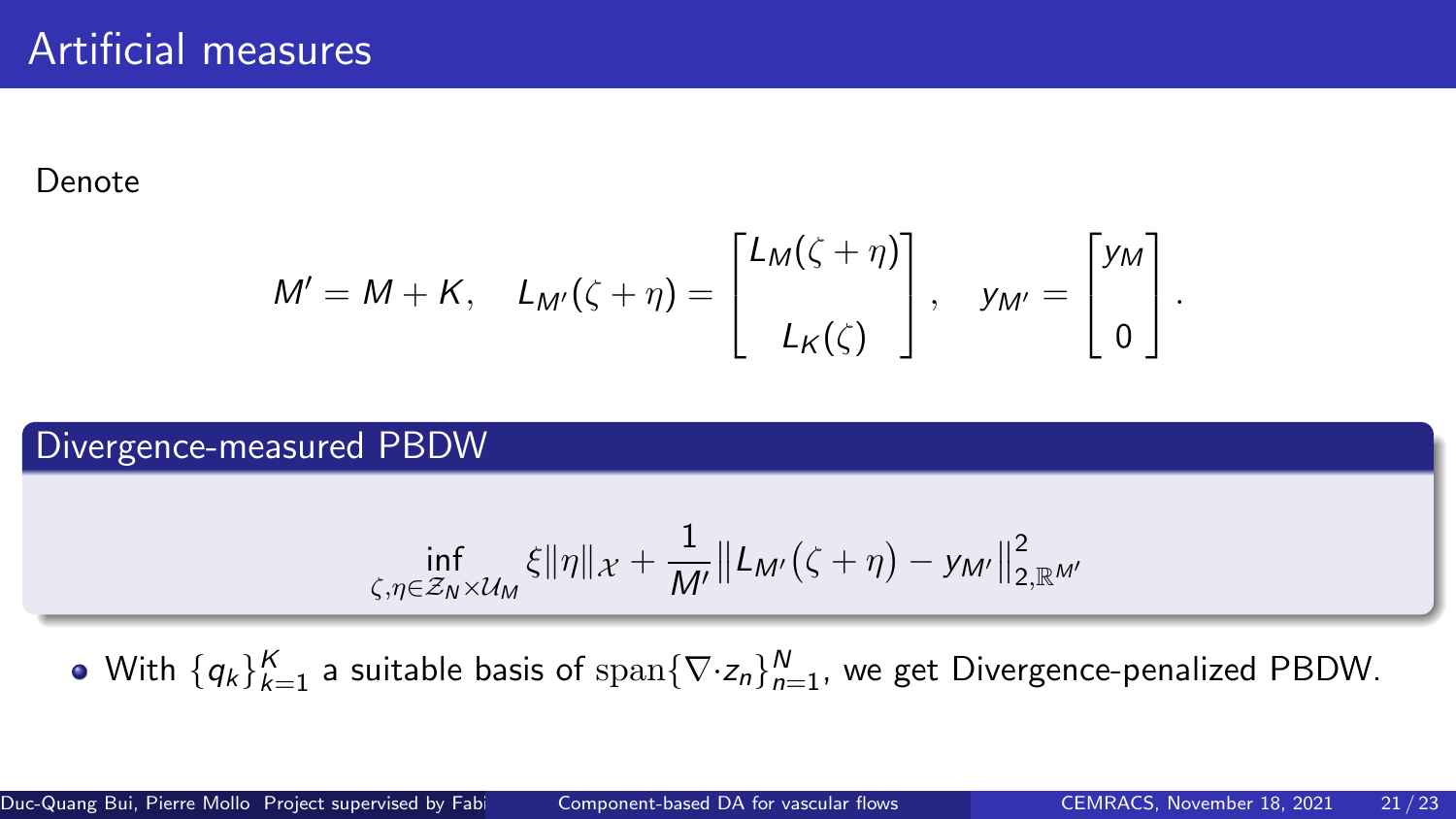<span id="page-24-0"></span>Conclusion:

- Improvements are not as impressive as expected ...
- ... maybe some mistakes need to be fixed.
- Several methods have been test separately, they need to be compare.
- Need to find a balanced between cost and improve.

Perspectives:

- Find a way to characterize parameters.
- Improve the training part to reduce the offline cost.